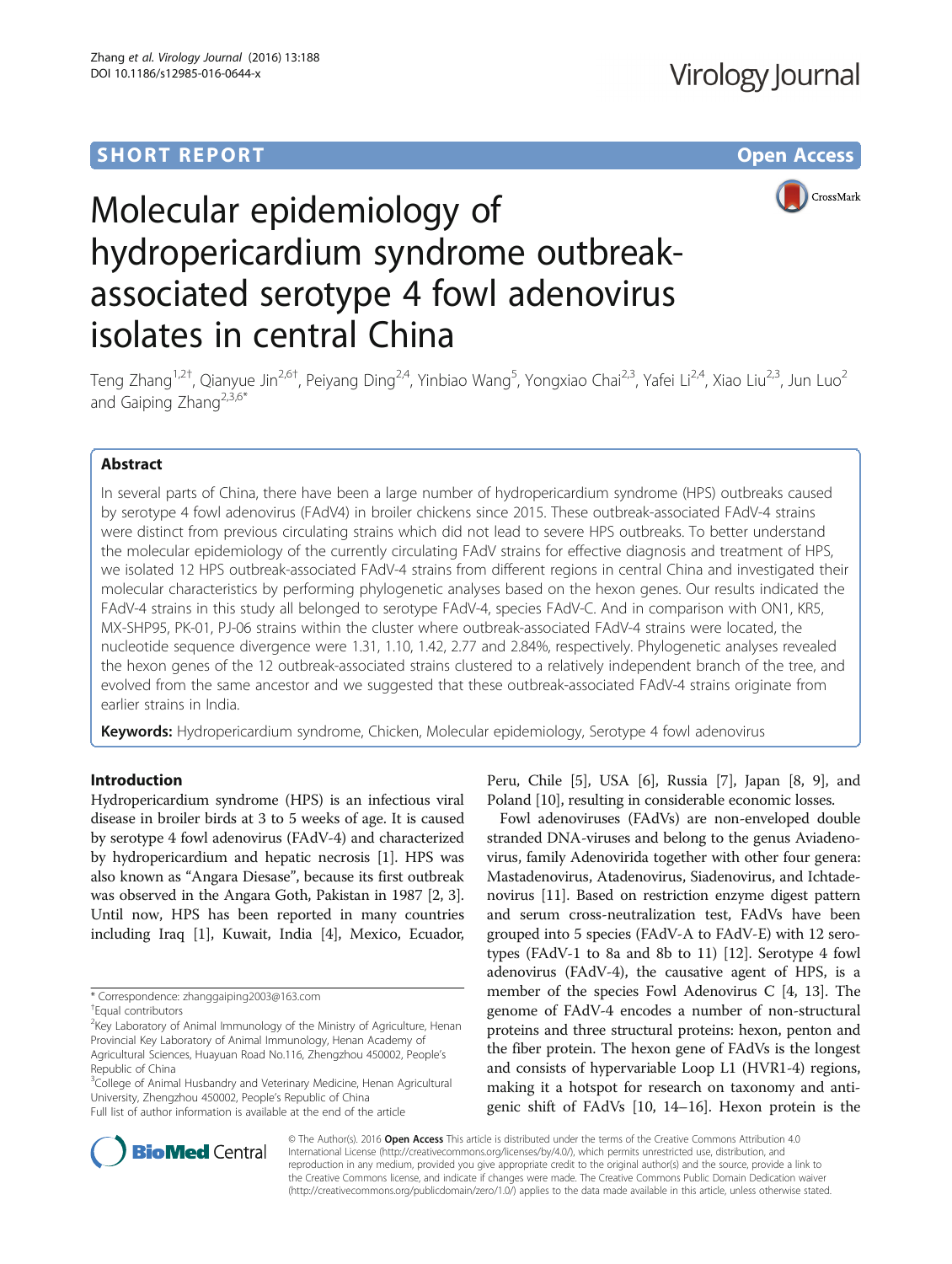<span id="page-1-0"></span>predominant target for induction of serotype-specific neutralizing antibodies [\[13](#page-6-0)].

Since 2015, clinical cases of HPS have been increasing in many regions of China, including Shandong, Hubei, Jiangsu, Anhui, Jiangxi, and Henan (Fig. 1a). These outbreaks were characterized by high mortality and no

seasonal characteristics and mainly concentrated in small and medium broiler farms, rearing chickens and ducks [[17](#page-6-0)]. However, to date, little is known regarding the molecular and genetic evolution characteristics of these potentially devastating FAdV strains that remain circulating in China. Hence, in this study, we aimed to investigate the

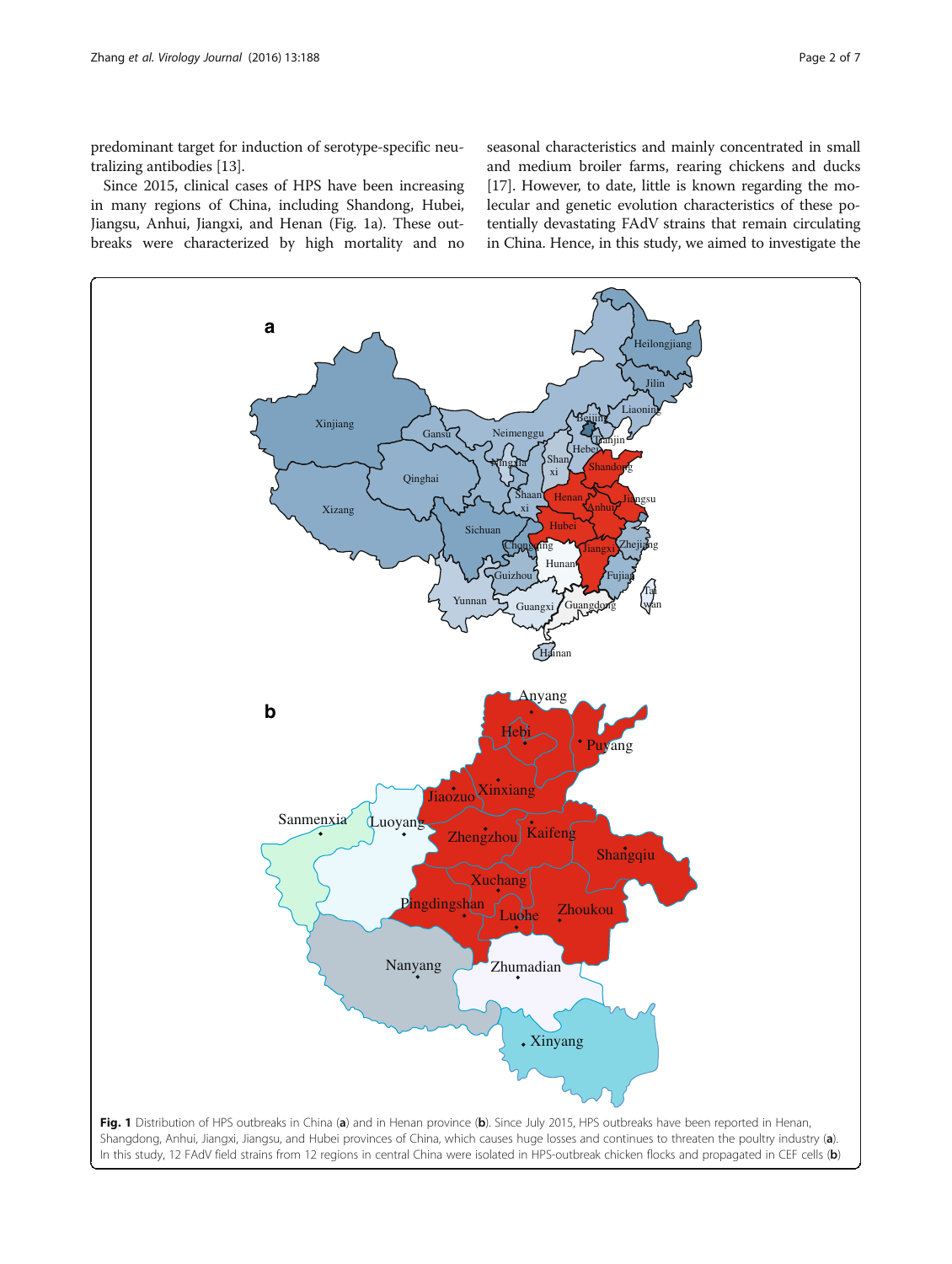molecular epidemiology of these currently circulating strains in chicken flocks in central China. Phylogenetic trees were constructed based on the hexon genes to establish the origin and genetic relationships of FAdV strains. It was found that FAdV field strains circulating after 2015 were closely related to the Indian strains PK-01 and PJ-06.

#### Materials and methods

### Origin of the strains

Twelve liver samples of chickens were collected from flocks with HPS outbreaks in 12 different regions of Henan, central China, and frozen at −20 °C. All samples were confirmed to be FAdV-4 positive by polymerase chain reaction (PCR) amplifying a 632-bp fragment (Named fragment I) with primers (Table 1) based on the polymerase gene of FAdV strain MX-SHP95 (GenBank No. KP295475.1). Reactions were performed according to the following protocol: 95 °C for 5 min, followed by 31 cycles of 95 °C for 30 s, 56 °C for 30 s, 72 °C for 50 s, and a final elongation step of 10 min at 72 °C. 24 reference FAdV strains and 12 outbreak-associated FAdV strains used for phylogenetic analyses were listed in Table [2](#page-3-0).

#### Genomic DNA extraction

The presence of FAdV in each sample was confirmed by virus isolation followed by PCR. Initially, 5 mg of liver was cut into tiny pieces and fully ground in sterilized PBS (weight/volume = 1:3) under aseptic conditions. Following complete grinding, the suspension of liver tissue in PBS was frozen at −20 °C and thawed at 37 °C three times before centrifugation at 8000 rpm at 4 °C for 10 min. The supernatant was then collected, filtered through a 0.22 μm filter, and inoculated onto a confluent monolayer of CEF (chicken embryo fibroblast) cells prepared from 9 day SPF embryonated chicken eggs. After incubation for 1 h at 37 °C, 1.5 ml of DMEM media containing 2% fetal bovine serum, penicillin (100 U/ml), and streptomycin (100 μg/ml) were added to the 6-well cell culture plate. 72 h later, supernatants were collected

| <b>Table 1</b> Primers used in the PCRs |  |  |  |  |
|-----------------------------------------|--|--|--|--|
|-----------------------------------------|--|--|--|--|

| Target<br>genes | Primers                                                  | Expected<br>product |
|-----------------|----------------------------------------------------------|---------------------|
|                 | Fragment   F: GCAGCGTGGTCTTGAAGATGGTTC                   | 632 bp              |
|                 | R: CGCATTCAAGCCCGTTCGATTC                                |                     |
|                 | Fragment A F: CGTCTAGGTTCGCACCGCCATGGC                   | 1501 bp             |
|                 | R: CATCTGGTCGATGGACCAACGCGCACC                           |                     |
|                 | Fragment B F: CATCGACCAGATGGACAACGTCAACCCCTTCAAC 1345 bp |                     |
|                 | R: TTACACGGCGTTGCCTGTGGCG                                |                     |

All samples were confirmed to be FAdV-4 positive by PCR amplifying a 632-bp fragment (Named fragment I) of the polymerase gene. The hexon gene of FAdV-4 was divided into two fragments (Named fragment A and B) because of its long length in this study. Primers used for amplifying fragments I, A and B were designed according to the polymerase genes and hexon genes of FAdV-4 strain MX-SHP95 (GenBank No. KP295475.1) and synthesized by Sangon Biotech, Shanghai, China

and filtered through a 0.22 μm filter for DNA extraction. Genomic DNA from these field samples was extracted using TaKaRa MiniBEST Universal Genomic DNA Extraction Kit Ver.5.0 (TaKaRa, Dalian, China), and stored at −20 °C before use. Quantification and quality of DNA extracts were determined with a Nanodrop spectrophotometer (Thermo Scientific, USA).

#### **PCR**

The hexon gene was divided into two fragments (Named fragment A and B) because of its long length in this study. Primers used for amplifying fragments A and B were designed according to the hexon genes of FAdV-4 strain MX-SHP95 (GenBank No. KP295475.1) and synthesized by Sangon Biotech (Table 1). PCR was performed in a Bio-Rad MyCycler Thermal Cycler. Fragments A and B were amplified in a 25 μl PCR reaction containing 1.5 μl genomic DNA (200-400 ng/μl), 0.25 μl  $Q_5$  High-Fidelity DNA Polymerase, 0.5 μl dNTPs (10 mM), 1.25 μl forward primer (10 pmol/μl), 1.25 μl reverse primer (10 pmol/μl), 10.25 μl sterilized water, 5 μl 5X  $Q_5$  Reaction Buffer, and 5 μl 5X Q5 High GC Enhancer. Two expected size of fragment A (1501 bp) and fragment B (1345 bp) were amplified using the following conditions: initial denaturation at 98 °C for 3 min; 31 cycles of denaturation at 98 °C for 10 s, annealing at 66 °C (for fragment A) and 57 °C (for fragment B) for 30s, extension at 72 °C for 80s; and final extension at 72 °C for 5 min. PCR products for each sample were visualized by electrophoresis in a 1.0% agarose gel containing ethidium bromide, purified according to the manufacturer's protocol, using Universal DNA Purification Kit (TIANGEN, Beijing), and ligated into pEASY-Blunt Cloning vector using pEASY-Blunt Cloning Kit (TransGen Biotech) according to the manufacturer's protocol. Upon transformation of each ligation reaction mixture into Trans1-T1 Phage Resistant Chemically Competent cells, a single colony was picked up and identified by PCR and restriction enzyme digestion before sequencing.

#### Sequencing and phylogenetic analysis

The respective bacterial clones harboring recombinant plasmids of fragment A and fragment B were sequenced by Sangon Biotech. Each sample was sequenced twice (one with the primers designed in this study and the other with the sequencing primers of the PEASY-Blunt Cloning Vector). The obtained sequences were edited using DNAStar software, and deposited into GenBank. Homology analyses to identify gene homologs were performed with the BLAST program (NCBI). Phylogenetic trees were constructed using MEGA software by the neighbor-joining analysis with 1000 bootstrap replicates, Maximum Composite Likelihood method. The phylogenetic datasets for analyses included 12 FAdV-4 isolates from this study and 24 reference strains (Table [2](#page-3-0)).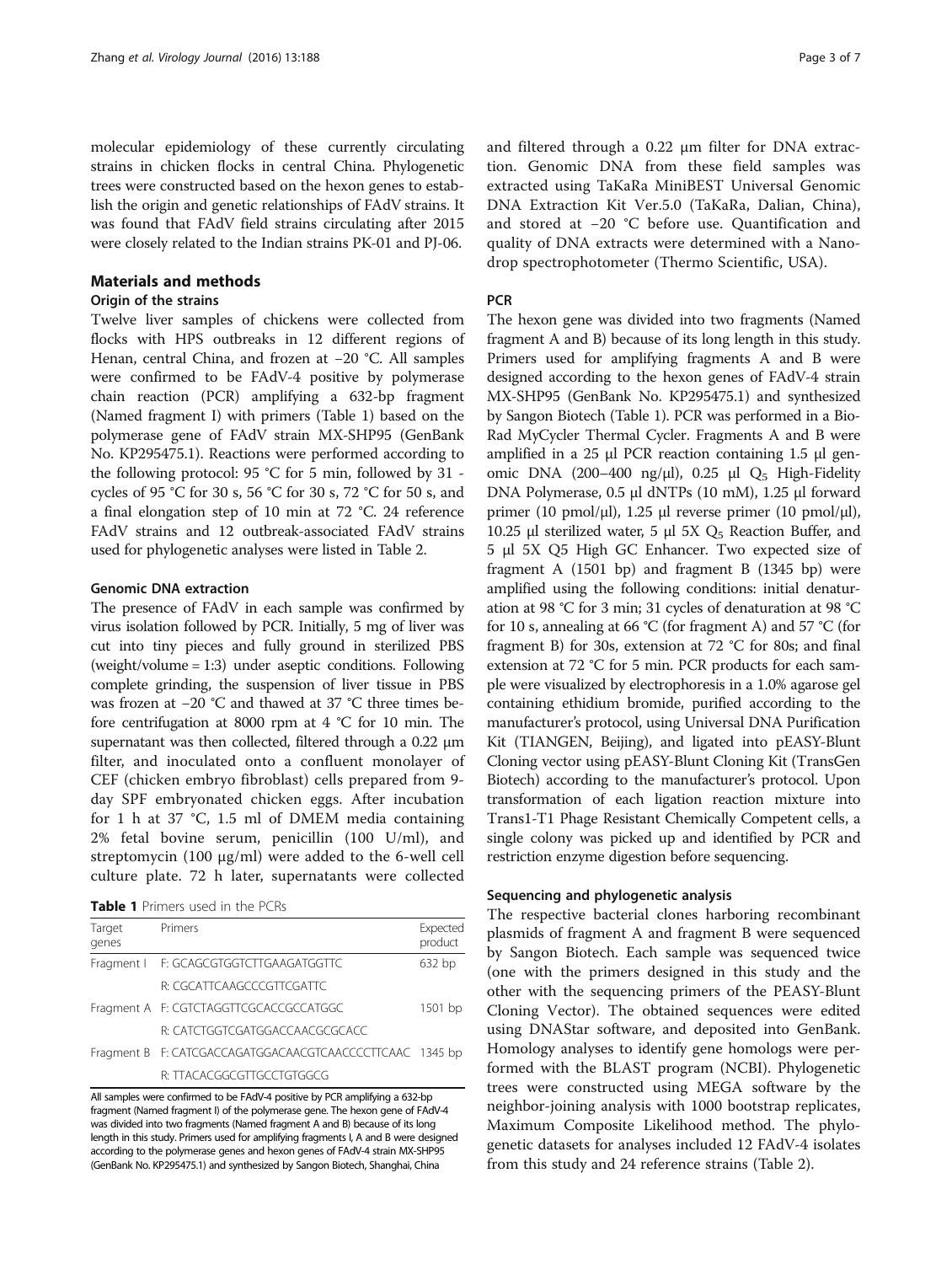<span id="page-3-0"></span>Table 2 FAdV strains and isolates used for sequence alignment and phylogenetic analysis

| Species | Strains and serotypes | Accession no.                | Origin         |
|---------|-----------------------|------------------------------|----------------|
| FAdV-A  | FAdV-1                | U46933.1 (complete genes)    | Germany        |
|         | FAdV-1 CELO           | Z67970.1 (complete genes)    | Russia         |
| FAdV-B  | FAdV-5 340            | KC493646.1 (complete genes)  |                |
|         | FAdV-5 TR22           | AF508953.1 (partial cds)     |                |
|         | FAdV-B 09-7473-2      | FN869988.1 (partial cds)     |                |
| FAdV-C  | FAdV-4 KR5            | HE608152.1 (complete genes)  | Austria 2012   |
|         | FAdV-4 HB1510         | KU587519.1 (complete genes)  | China 2015     |
|         | FAdV-4 HN151025       | KU245540.1 (complete genes)  | China 2015     |
|         | FAdV-4 JSJ13          | KM096544.1 (complete genes)  | China 2015     |
|         | FAdV-4 Kr-Yeoju       | HQ709228.1 (complete genes)  | Korea 2011     |
|         | FAdV-4 Kr-Gunwi       | HQ709227.1 (complete genes)  | Korea 2011     |
|         | FAdV-4 ON1            | GU188428.1 (complete genes)  | China 2011     |
|         | FAdV-4 PJ-06          | EU931692.1 (complete genes)  | India 2008     |
|         | FAdV-4 PK-01          | EU931693.1 (complete genes)  | India 2008     |
|         | FAdV-4 MX-SHP95       | KP295475.1 (complete genes)  | Mexico 2015    |
|         | FAdV-4 HNZZ           | KX640901 (complete genes)    | China 2016     |
|         | FAdV-4 HNAY           | KX640902 (complete genes)    | China 2016     |
|         | FAdV-4 HB             | KX640903 (complete genes)    | China 2016     |
|         | FAdV-4 JZ             | KX640904 (complete genes)    | China 2016     |
|         | FAdV-4 XX             | KX640905 (complete genes)    | China 2016     |
|         | FAdV-4 XC             | KX640906 (complete genes)    | China 2016     |
|         | FAdV-4 LH             | KX640907 (complete genes)    | China 2016     |
|         | FAdV-4 PY             | KX640908 (complete genes)    | China 2016     |
|         | FAdV-4 KF             | KX640909 (complete genes)    | China 2016     |
|         | FAdV-4 SQ             | KX640910 (complete genes)    | China 2016     |
|         | FAdV-4 ZK             | KX640911 (complete genes)    | China 2016     |
|         | FAdV-4 PDS            | KX640912 (complete genes)    | China 2016     |
|         | FAdV-10               | U26221 (complete genes)      | <b>US 2000</b> |
| FAdV-D  | FAdV-2 SR48           | AF508946.1 (partial cds)     |                |
|         | FAdV-3 SR49           | AF508948.2 (partial cds)     |                |
|         | FAdV-11 C2B           | AF508959.2 (partial cds)     | US             |
|         | FAdV-D                | AC_000013.1 (complete genes) |                |
| FAdV-E  | FAdV-6 CR119          | AF508954.2 (partial cds)     | Japan          |
|         | FAdV-7 YR36           | AF508955.1 (partial cds)     | Japan          |
|         | FAdV-8 58             | AF508957.1 (partial cds)     |                |
|         | FAdV-8a TR59          | AF508956.2 (partial cds)     | Japan          |

Twelve strains were isolated and confirmed to be FAdV-4 positive by PCR. Sequenced Hexon genes from these strains were edited using DNAStar software, and deposited into GenBank under the accession number KX640901-KX640912. 24 strains from GenBank were used as reference strains. Serotypes, species and origins of these strains were provided. "–" indicated unknown

# Results

Before 2014, FAdV-4 circulation also existed in China, such as ON1 (2004), JSJ13 (2013), but there were no significant HPS outbreaks. However, since July 2015, HPS outbreaks have been reported in Henan, Shandong, Anhui, Jiangxi, Jiangsu, and Hubei provinces of China (Fig. [1a\)](#page-1-0), which causes huge losses and continues to threaten the poultry industry. In this study, 12 FAdV field strains from different regions in central China (Fig. [1b](#page-1-0)) were isolated in HPSoutbreak chicken flocks and propagated in CEF cells. After PCR amplification and sequencing of the hexon genes, the obtained complete hexon gene sequences were deposited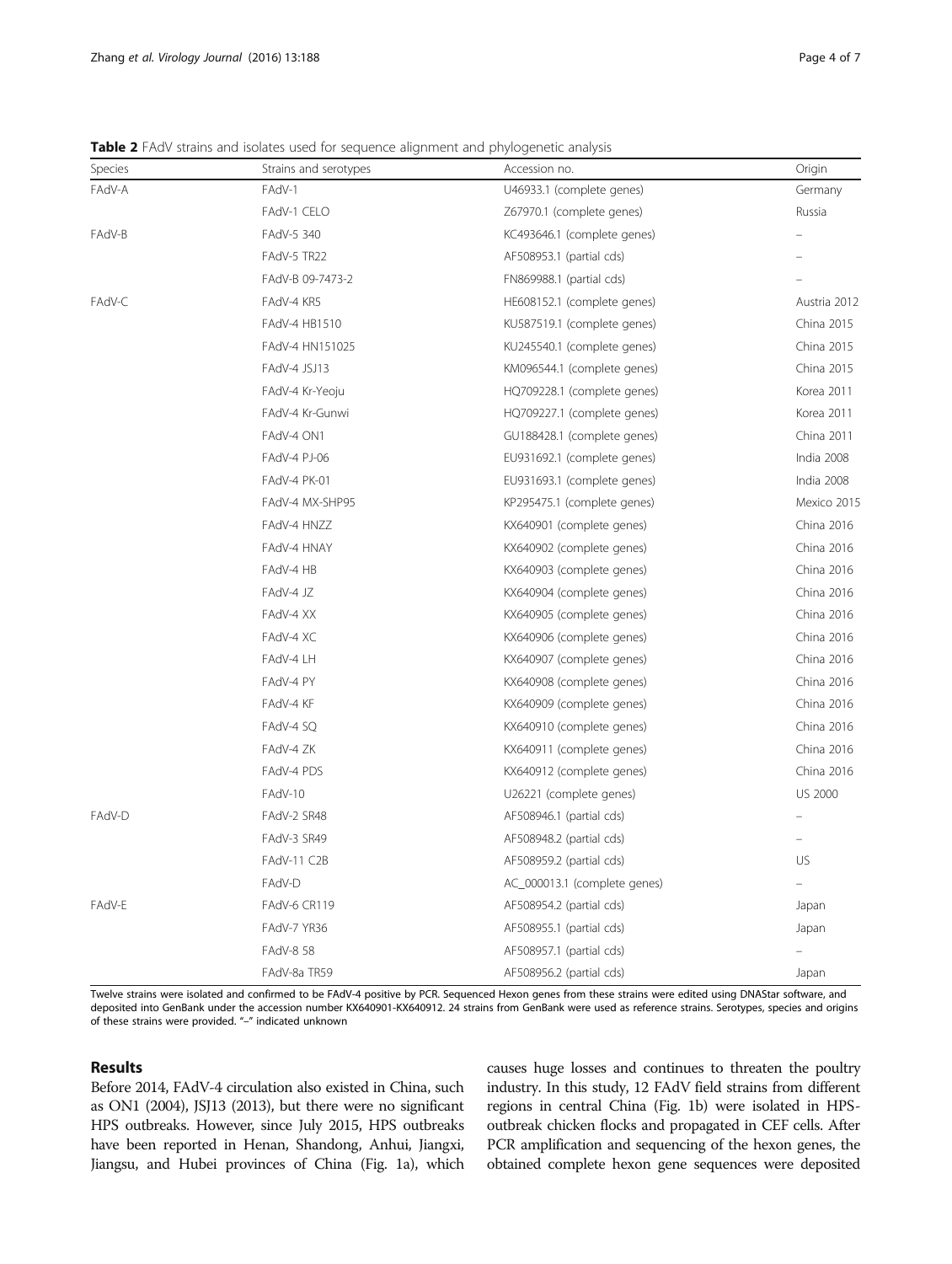<span id="page-4-0"></span>into GenBank under the following accession numbers: KX640901- KX640912 (Table [2\)](#page-3-0).

Hexon genes were used to analyze whether changes in hexon protein could explain the sudden outbreak. A phylogenetic tree based on the hexon protein included 12 outbreak-associated FAdV-4 strains from this study and 24 strains from GenBank (Table [2](#page-3-0)) produced four distinct groups: the first formed by FAdV-A (U46933.1, Z67970.1), the second formed by FAdV-C (KR5, HB1510, HN151025, ON1, JSJ13, PJ-06, PK-01, Kr-Gunwi, Kr-Yeoju, MX-SHP95, FAdV-10) and the 12 strains isolated in this study; the third formed by FAdV-D (SR48, SR49, C2B, FAdV-D), and FAdV-E (CR119, YR36, 58, TR59), and the last formed by FAdV-B (340, TR22, 09-7473-2) (Fig. 2a).



were constructed using MEGA software by the neighbor-joining analysis with 1000 bootstrap replicates, Maximum Composite Likelihood method. The phylogenetic datasets for analyses included 12 FAdV-4 isolates from this study (filled triangles) and 24 reference strains (a). And alignment of amino acid sequences including those FAdV-4 strains: KR5, ON1, HNZZ (on behalf of the strains in this study), PJ-06, PK-01, MX-SHP95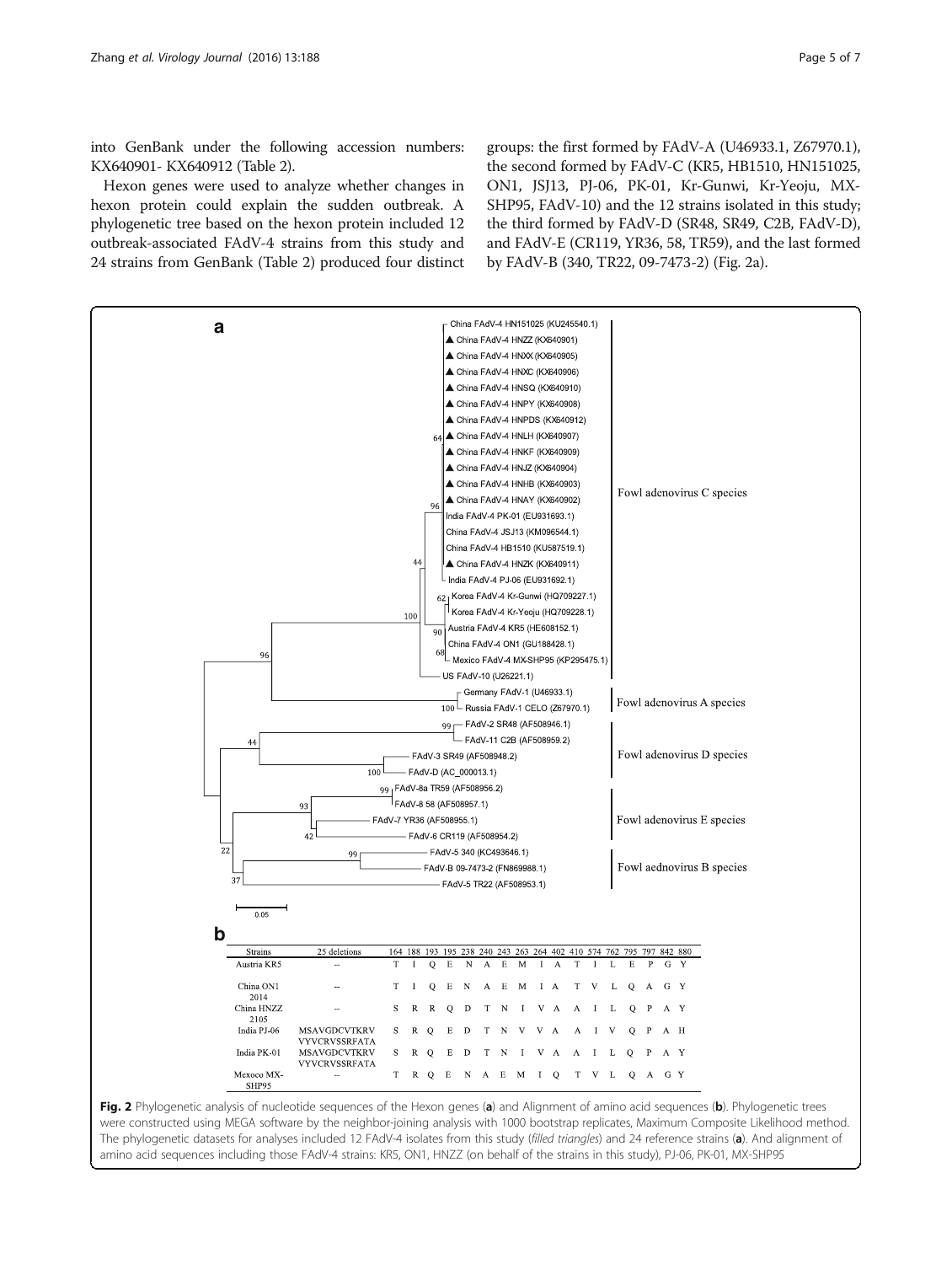The hexon genes in this study shared 100% identity both in the nucleotide and amino acid level with FAdV-4 HB1510 (China, 2015) and FAdV-4 SSDX (China, 2015), which clustered in the same branch with JSJ13 (China, 2013), PK-01and PJ-06 (India, 2008). In comparison with the hexon genes in this study, ON1, KR5, MX-SHP95, JSJ13, PK-01, PJ-06 strains within the cluster, displayed variability of 1.31, 1.10, 1.42, 25.16, 2.77 and 2.84 %, respectively at the nucleotide level. Though before 2014 FAdV-4 strain ON1 (2004, China) and JSJ13 (2011, China) had circulated in China, there were no significant HPS outbreaks. Compared with the hexon genes in this study, JSJ13 contained a deletion of 708 bases at the 5′ end albeit the rest is in full agreement, which may help explain the scare outbreaks of HPS before 2014. And alignment of amino acid sequences revealed that compared with ON1, all of the 12 outbreak-associated FAdV-4 strains contain 37 bases substitutions and as many as 13 amino acid substitutions including T to S at position 164, I to R at position 188, Q to R at position 193, E to Q to at position 195, N to D at position 238, A to T at position 240, E to N at position 243, M to I at position 263, I to V at position 264, T to A at position 410, V to I at position 574, A to P at position 797, G to A at position 842 (Fig. [2b\)](#page-4-0). These mutations may help to explain the sudden outbreaks.

However, compared with Indian strains PK-01 and PJ-06, the hexon proteins only contain 2, 5 amino acid substitutions respectively, despite of 25 amino acid deletions at the N end, which do not lead to decline of the virulence. And the genetic relationship between them is very close. Thus, we postulate that ancestors of the strains is not the local strains but earlier strains in India.

#### **Discussion**

FAdVs are commonly present in chicken farms worldwide [\[2](#page-6-0)]. HPS is the most severe disease associated with FAdV infection, which has been attributed exclusively to serotype 4. Before 2014, FAdV-4 circulation had been reported in China, but there were no severe HPS outbreaks. However, since July 2015, outbreaks of HPS occurred with sudden high mortality rates in broilers in many small and middle chicken forms in central China, even the duck farms, leading to tremendous economic losses. Recent years, the frequency of HPS have also been increasing in many countries, such as India (2014) [[18\]](#page-6-0), Canada (2011) [\[19](#page-6-0)], Hungary (2013) [[20\]](#page-6-0), Korea (2012) [\[21](#page-6-0)], Japan (2012) [\[22\]](#page-6-0), and Poland (2016) [\[10](#page-6-0)]. The ON1 and JSJ13 strains in local regions in China didn't lead to severe clinical symptoms. The phylogenetic tree revealed that the strains circulated in China before 2014 and after July 2015 had different ancestors, which lead to this phenomenon. And the strains circulated in China now derived from earlier strains in India,

with some mutations and 25 amino acid deletions; however, the exact role of the deletion in these FAdVs still needs to be elucidated in future studies.

Recently, it has been demonstrated that FAdV-4 strains circulating in China carried deletion within ORF19, which might lead to higher virulence [[3](#page-6-0)]. And in comparison with JSJ13 and JH13 (isolated from China in 2013), the strains HB1510 (isolated from China in 2015) and MX-SHP95 (isolated from Mexico), KR-5 (isolated from Australia) carried a deletion of 33 nt in ORF29 [[3](#page-6-0)]. This indicated that FAdV strains also carried changes in other genes and the exact of these changes in relation to antigenic variation and pathogenicity should be further investigated.

Currently, commercial vaccines against HPS have not yet been developed in China due to the lack of knowledge and understanding of FAdVs. Shengwang Liu and Huixin Li also confirmed that HPS outbreak is attributed to the emergence of FAdv strains in chickens in China, and what's worse, FAdV species C, D, and E were cocirculating in chicken flocks in China, which made the infection more complex [[23\]](#page-6-0). The molecular and phylogenetic analysis based on hexon genes in this study may further the understanding of FAdV evolution and provide relevant information for developing vaccines against the disease.

#### Conclusions

FAdV-4 strins is continuously affecting the poultry industry of China all over the world. In this study, we investigated the molecular epidemiology and characteristics of HPS outbreak-associated FAdV-4 strains based on the hexon genes. It showed that FAdV strains isolated in central China in this study all belonged to serotype FAdV-4, species FAdV-C. Besides, FAdV-4 strains (represented by FAdV ON1) which did not cause many HPS outbreaks before 2015 cluster together with the Austria strain KR5, Mexico strain MX-SHP95. FAdV strains now circulating in central China since 2015 are closely related to the Indian strains PK-01 and PJ-06, which revealed that the strains now originated from the earlier strains in India. This study also provides new information about the prevalence of those FAdV-4 strains currently circulating in central China, which contributes to the prevention and contral, even elimination of the strains.

#### Abbreviations

BLAST: Basic local alignment search tool; CEF: Chicken embryo fibroblast cells; FAdV-4: Serotype 4 fowl adenovirus; FAdVs: Fowl adenovirus; HPS: Hydropericardium syndrome; HVR: Hypervariable loop; PCR: Polymerase chain reaction; SPF: Specific pathogen free

#### Acknowledgements

The authors highly acknowledge the support of Key Laboratory of Animal Immunology of the Ministry of Agriculture, Henan Provincial Key Laboratory of Animal Immunology, Henan Academy of Agricultural Sciences.